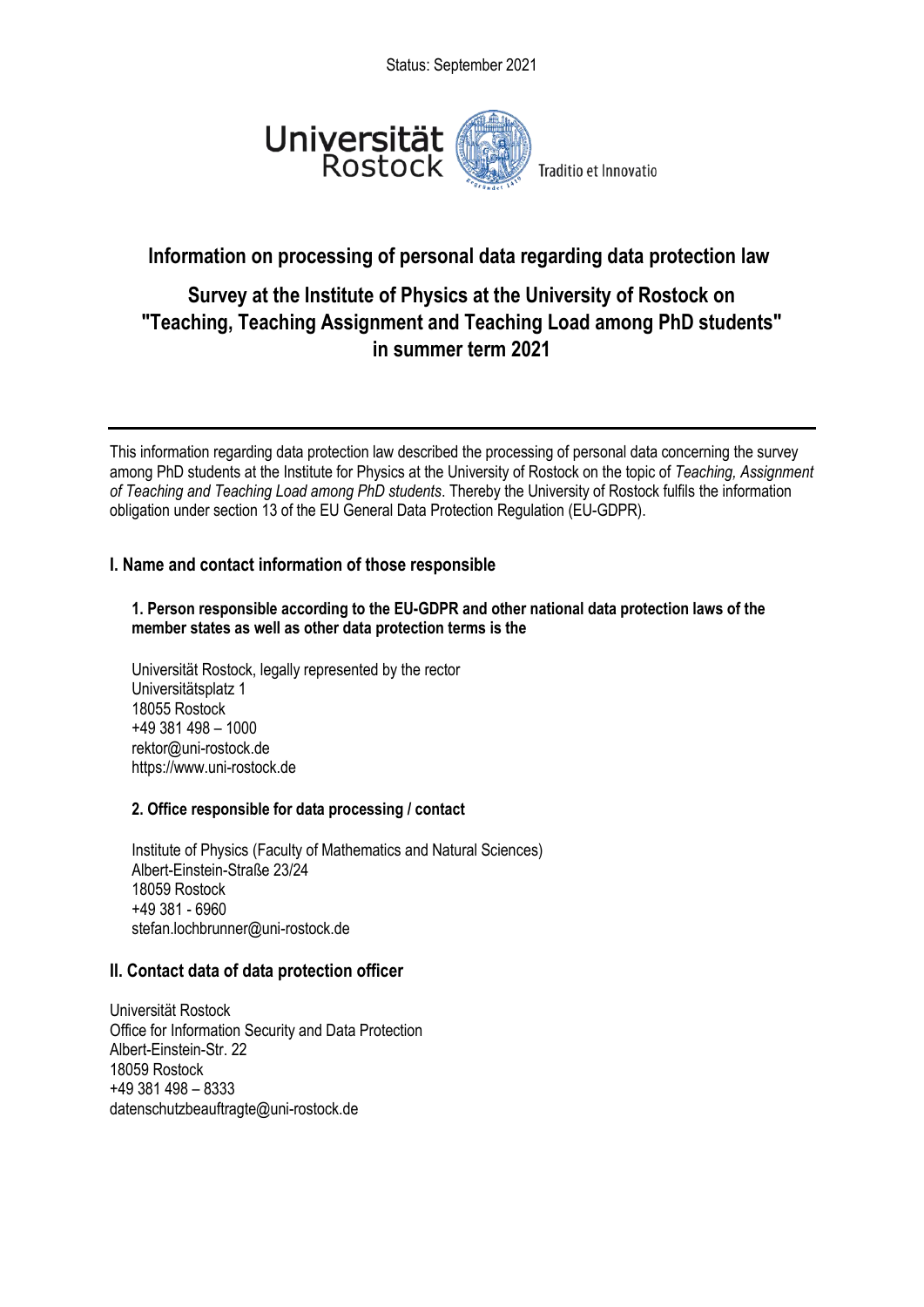# **III. Description and extend of data processing**

#### **1. Intent**

Starting in the year 2021, the physics PhD students at the University of Rostock (IfPh) are to be surveyed once a year if possible at the start of the summer semester concerning the subject of "Teaching, Teaching Assignment and Teaching Load". This survey will be exclusively electronically. Deviating from this regular cycle, the first survey will begin from the 16th September 2021, towards the end of the summer semester.

The data gathering will take place during a time period of two weeks. The evaluation software EvaSys, provided and hosted centrally by the UR, will be used for the data gathering. The entire data will be stored exclusively on servers within the university. There will be no (additional) storage of data on local office computers and/or private terminals. Access to the data is managed via access authorization (for further information, see under "Recipient").

#### **2. Registration**

The PhD students will receive an invitation to this survey via e-mail. The e-mail will contain the link to the survey and the access password (password-based survey).

#### **3. Data protection information and consent for participation**

The obligation for information (Art. 13 f. GDPR) will be fulfilled in the introductory text of the survey. The questionnaire of the current survey is attached for verification.

Consent for participating in the survey and for the data protection information according to art. 13 of the GDPR will be obtained via a checkbox at the start of the survey. Only by activating both checkboxes the rest of the survey can be accessed.

#### **4. Evaluation and presentation of results**

The analysis and processing of the results will be handled by those members of the Graduate Research Training Group of the Institute for Physics who are charged with administering the survey. The processed results of the survey will be presented in a pseudonymized format to the PhD students at the Institute of Physics, as well as the institute leadership and the institute's lecturer's conference.

For this purpose, the participant's responses to the free text fields will be transferred in anonymized form. Additionally, the collected responses for the free text fields will be separated from the questionnaire and shown collectively per question. Answers that might allow conclusions regarding the participant's identity will be rewritten and, in some circumstances, generalized.

In total, no conclusions regarding an individual participant's identity will be possible from the presentation of results.

The raw data of the survey will be deleted after the report of results has been compiled.

#### **5. In particular, the following data specific to the individual are processed**

- 1. Contact data (official e-mail address of potential participants)
- 2. Content data (survey: general answers concerning teaching, assignment of teaching, extent of and satisfaction with teaching duties, dealing with substitutions, feedback concerning the survey)
- 3. Data concerning the use of EvaSyS
	- 1. IP-addresses of survey participants
	- 2. Protocol data (deletion protocol, deliveries, and logbook)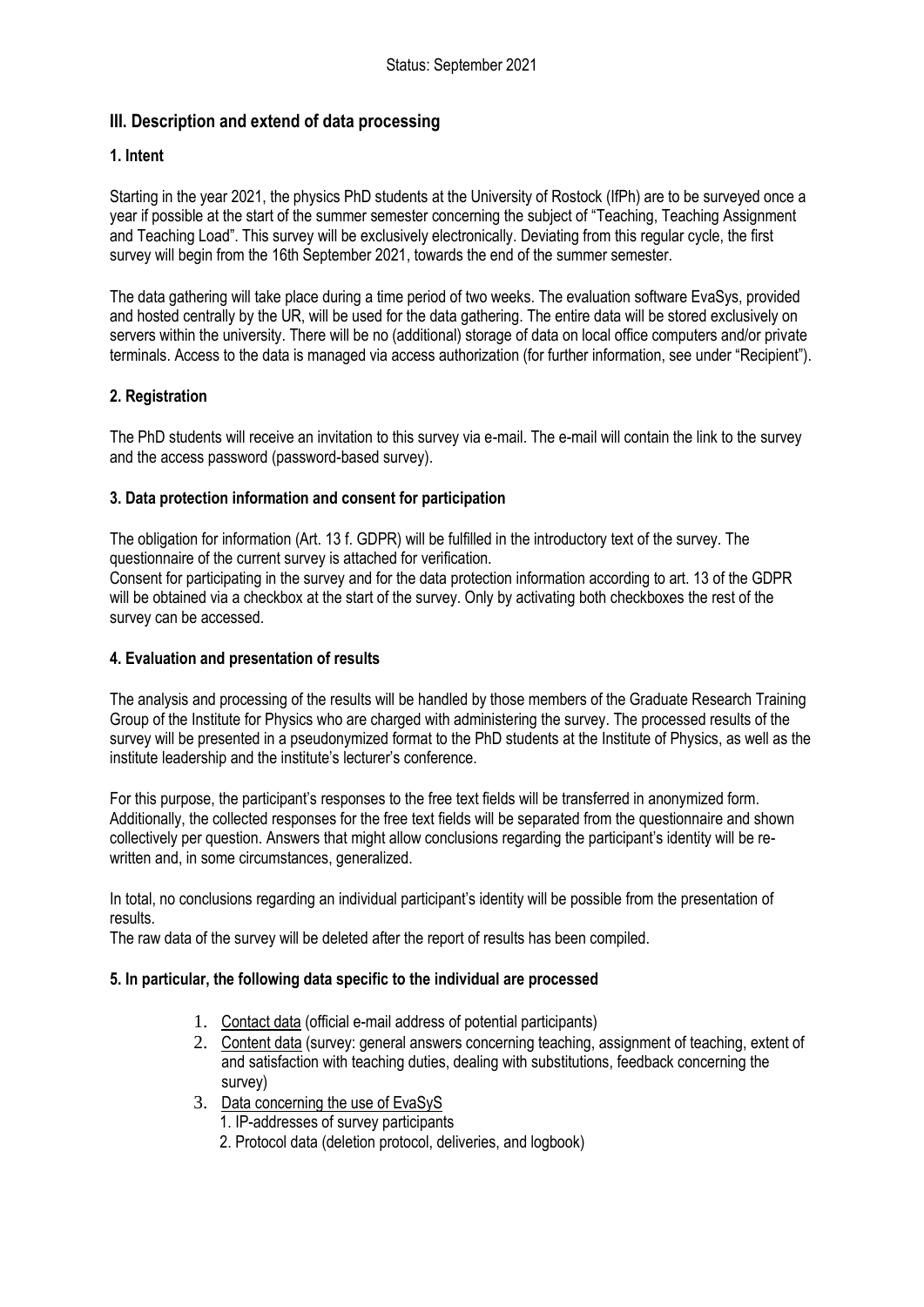# **IV. Legal basis for the processing of the data**

The legal basis for the processing of the data is Art. 6 Abs. 1 S. 1 lit a) EU-GDPR in conjunction with your consent.

# **V. Purpose of data processing**

- 1. Contact data: approaching contacts
- 2. Content data (survey)

The doctoral researchers, the spokespersons and co-spokespersons of the Research Training Group and the university lecturers at the Institute of Physics are to receive annual feedback on the satisfaction of the doctoral researchers on the topics of teaching, teaching assignment and teaching load at the Institute of Physics starting in the summer semester of 2021.

The survey is intended to serve as an observation and to analyse the current normal state. Problems are to be identified. If necessary, proposals for action are to be developed based on the data and presented to the university teachers' assembly.

# 3. EvaSys

- Login and registration within the software EvaSys
- Conducting a survey, online, with automated evaluation
- Technical support for EvaSys

# **VI. Recipients of data**

- 1. Contact data
- 2. Content data (Survey)
- Comissioned persons within the Institute of Physics: spokesperson and co-spokesperson (2-3 persons) as well as other doctoral students supporting the evaluation (2-3 persons)
- 3. (Meta-)Data while using EvaSys

For points 1 and 3, the recipients are shown below:

Admin for EvaSyS, IT and Media Center of the Universität Rostock

- Comissioned persons within the Institute of Physics: spokesperson and co-spokesperson (2-3 persons) as well as other doctoral students supporting the evaluation (2-3 persons)

# **VII. Duration of the storage**

- 1. Contact data
	- Registration data incl. email correspondence: Deletion directly after completion of the survey, manual deletion of survey invitation emails by the responsible persons
- 2. Content data (survey)
	- After creating the evaluation and a result report, the Excel spreadsheet (raw data), provided by EvaSys for evaluation, is immediately deleted manually by the responsible persons. No assignment of free text fields to a questionnaire is possible. The result report is stored for 5 years in a folder accessible to the speakers. The data is stored on a server set up by the ITMZ, to enable comparison of the results over the years.
- 3. (Meta-)Data while using EvaSys
	- The IP addresses of the users are automatically deleted by the system immediately after the session ends. The log data are deleted after 36 months.